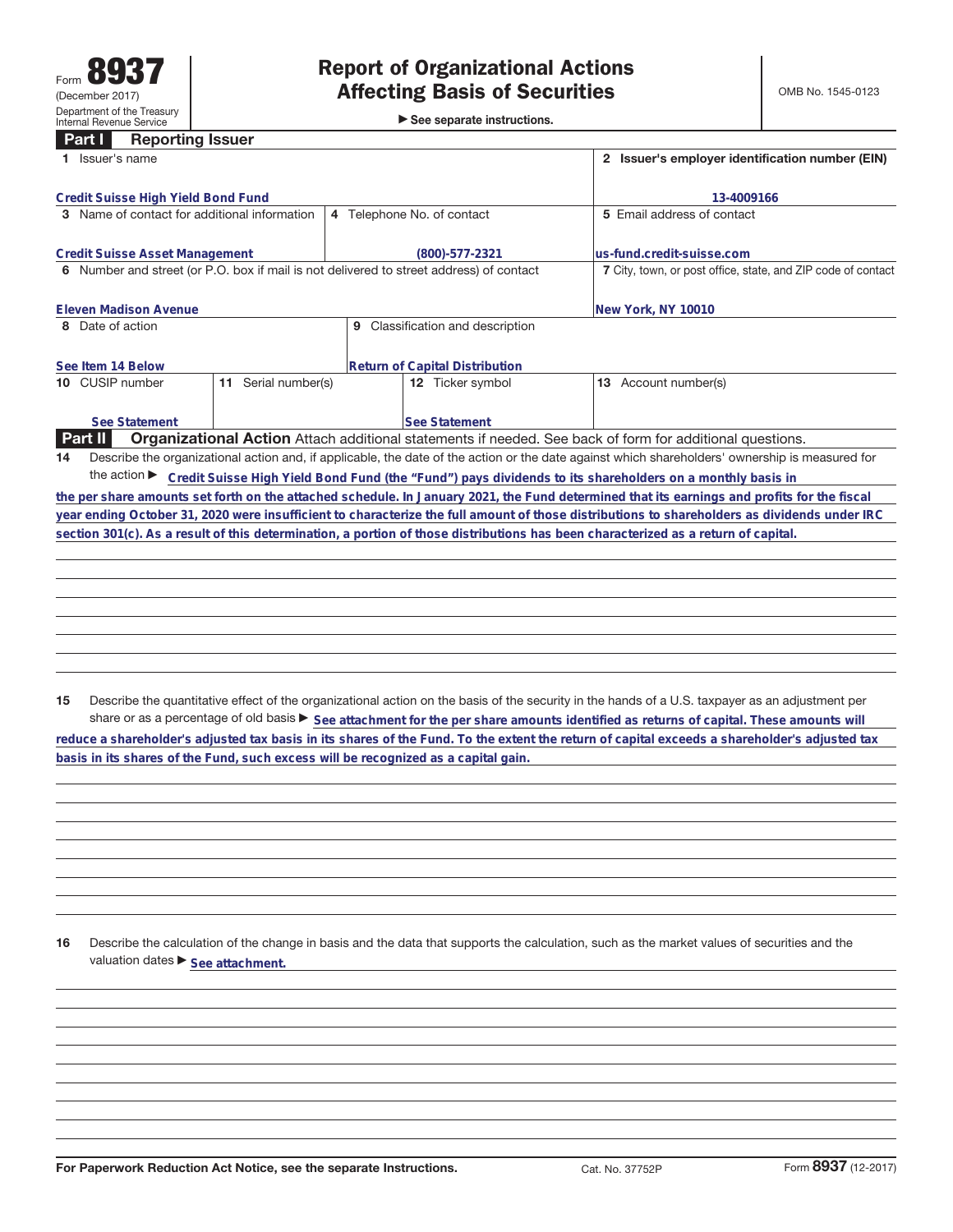17 List the applicable Internal Revenue Code section(s) and subsection(s) upon which the tax treatment is based **IRC Section 301(c)(2), Section 316(a), Section 316(b)(4)**

**18** Can any resulting loss be recognized? ▶ Not applicable.

**Part II Organizational Action** (continued)

19 Provide any other information necessary to implement the adjustment, such as the reportable tax year > The reportable year is fiscal year **ending October 31, 2020.**

|                         | Under penalties of perjury, I declare that I have examined this return, including accompanying schedules and statements, and to the best of my knowledge and<br>belief, it is true, correct, and complete. Declaration of preparer (other than officer) is based on all information of which preparer has any knowledge. |                      |                                                               |                   |                                    |             |  |
|-------------------------|--------------------------------------------------------------------------------------------------------------------------------------------------------------------------------------------------------------------------------------------------------------------------------------------------------------------------|----------------------|---------------------------------------------------------------|-------------------|------------------------------------|-------------|--|
| Sign<br><b>Here</b>     | Signature > Omar Tarig                                                                                                                                                                                                                                                                                                   |                      | Date $\blacktriangleright$                                    | February 18, 2021 |                                    |             |  |
|                         | Print your name ▶ Omar Tariq                                                                                                                                                                                                                                                                                             |                      | <b>Chief Financial Officer</b><br>Title $\blacktriangleright$ |                   |                                    |             |  |
| <b>Paid</b><br>Preparer | Print/Type preparer's name                                                                                                                                                                                                                                                                                               | Preparer's signature | Date                                                          |                   | if<br>Check  <br>self-emploved     | <b>PTIN</b> |  |
| Use Only                | Firm's name<br>$\rightarrow$                                                                                                                                                                                                                                                                                             |                      |                                                               |                   | Firm's $EIN$ $\blacktriangleright$ |             |  |
|                         | Firm's address $\blacktriangleright$                                                                                                                                                                                                                                                                                     |                      |                                                               |                   |                                    | Phone no.   |  |

Send Form 8937 (including accompanying statements) to: Department of the Treasury, Internal Revenue Service, Ogden, UT 84201-0054

 $\overline{\phantom{a}}$